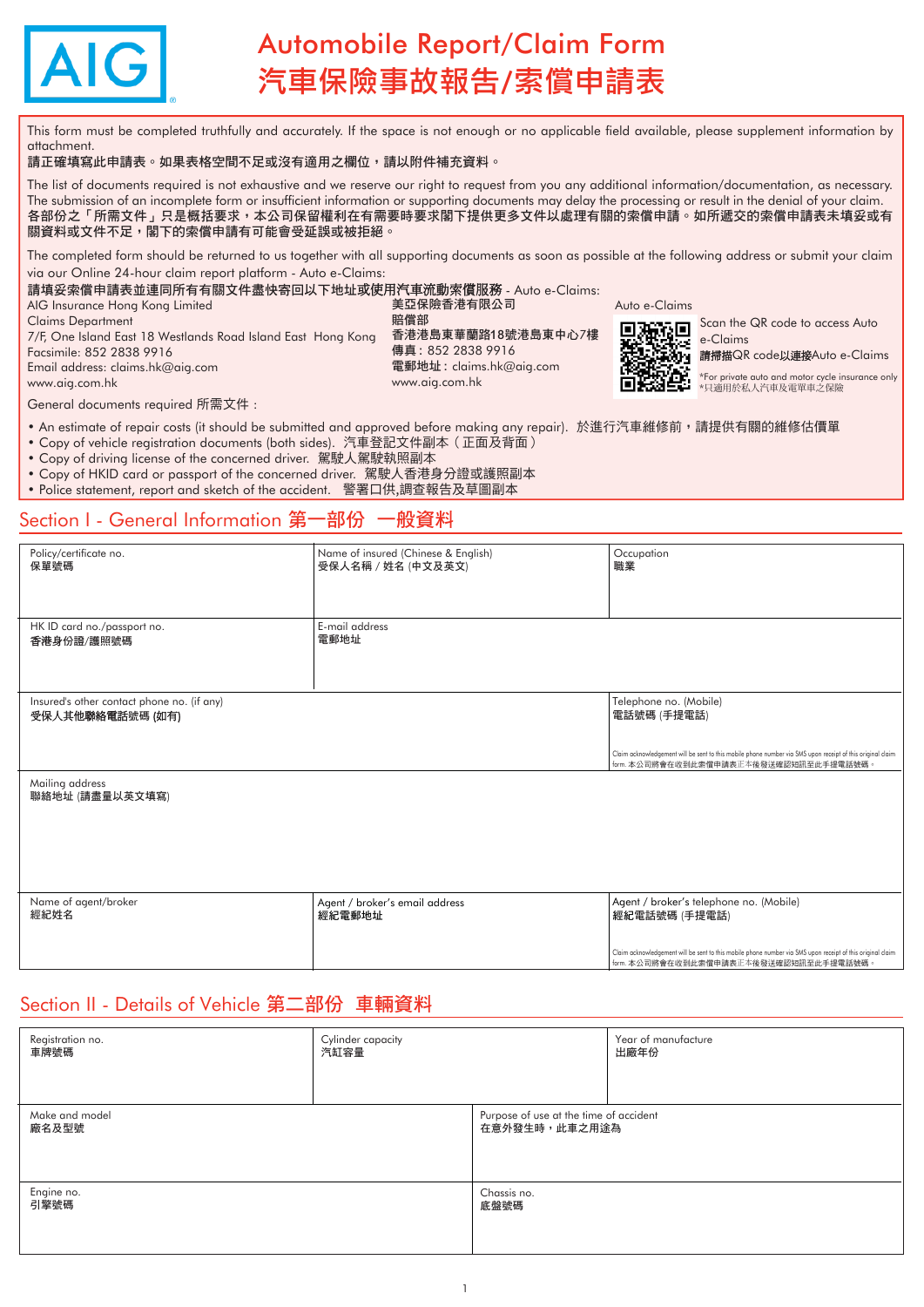# Section III - Details of Driver 第三部份 駕駛人資料

| Name (Chinese & English)<br>姓名 (中文及英文)                                                                                                                                                                                            | Date of birth<br>出生日期         | <b>DD</b><br>日 | <b>MM</b><br>月                         | <b>YYYY</b><br>年 | ID card no./passport no.<br>身份證/護照號碼       |
|-----------------------------------------------------------------------------------------------------------------------------------------------------------------------------------------------------------------------------------|-------------------------------|----------------|----------------------------------------|------------------|--------------------------------------------|
| Mailing Address<br>聯絡地址                                                                                                                                                                                                           |                               |                |                                        |                  | Telephone no.<br>電話號碼                      |
| Driving license no.<br>駕駛執照號碼<br>Local<br>本地<br>International<br>國際                                                                                                                                                               | Date of first issue<br>首次發牌日期 | <b>DD</b><br>日 | <b>MM</b><br>月                         | YYYY<br>年        | Driving experience<br>駕駛經驗<br>Year(s)<br>年 |
| Driving on insured's order or with insured's permission?<br>駕駛人是否得到受保人同意駕駛該車輛?<br>$\square^{\,\text{No}}_{\,\overline{\mathrm{A}}}$<br>Yes<br>』是                                                                                  |                               |                | Relationship with insured<br>駕駛人與受保人關係 |                  |                                            |
| Does the driver, other than the insured, own a car? If yes, please provide the registration no. Is it insured? If yes, please provide the insurance company and policy no.<br>駕駛人是否擁有車輛 (受保人除外)?如有,請提供車牌號碼,有否投保?如有,請提供保險公司名稱及保單號碼 |                               |                |                                        |                  |                                            |

# Section IV - Details of Accident 第四部份 意外發生詳情

| Date of accident<br>意外發生日期                                 |                  |         |      | Time of accident<br>時間                                                                                           | $\Box$<br>$\Box$ | Place of accident<br>地點 |
|------------------------------------------------------------|------------------|---------|------|------------------------------------------------------------------------------------------------------------------|------------------|-------------------------|
|                                                            | $\mathsf{DD}$    | MM<br>月 | YYYY |                                                                                                                  | A.M. / P.M.      |                         |
|                                                            | $\boxminus$      |         | 年    |                                                                                                                  | 上午 / 下午          |                         |
| Full description of how the accident happened<br>詳述意外發生的經過 |                  |         |      |                                                                                                                  |                  |                         |
|                                                            |                  |         |      |                                                                                                                  |                  |                         |
|                                                            |                  |         |      |                                                                                                                  |                  |                         |
|                                                            |                  |         |      |                                                                                                                  |                  |                         |
|                                                            |                  |         |      |                                                                                                                  |                  |                         |
|                                                            |                  |         |      |                                                                                                                  |                  |                         |
|                                                            |                  |         |      |                                                                                                                  |                  |                         |
|                                                            |                  |         |      |                                                                                                                  |                  |                         |
|                                                            |                  |         |      |                                                                                                                  |                  |                         |
|                                                            |                  |         |      |                                                                                                                  |                  |                         |
|                                                            |                  |         |      |                                                                                                                  |                  |                         |
| Diagram<br>圖解                                              |                  |         |      |                                                                                                                  |                  |                         |
|                                                            |                  |         |      |                                                                                                                  |                  |                         |
|                                                            |                  |         |      |                                                                                                                  |                  |                         |
|                                                            |                  |         |      |                                                                                                                  |                  |                         |
|                                                            |                  |         |      |                                                                                                                  |                  |                         |
|                                                            |                  |         |      |                                                                                                                  |                  |                         |
|                                                            |                  |         |      |                                                                                                                  |                  |                         |
|                                                            |                  |         |      |                                                                                                                  |                  |                         |
|                                                            |                  |         |      |                                                                                                                  |                  |                         |
|                                                            |                  |         |      |                                                                                                                  |                  |                         |
|                                                            |                  |         |      |                                                                                                                  |                  |                         |
|                                                            |                  |         |      |                                                                                                                  |                  |                         |
|                                                            |                  |         |      |                                                                                                                  |                  |                         |
|                                                            |                  |         |      |                                                                                                                  |                  |                         |
|                                                            |                  |         |      |                                                                                                                  |                  |                         |
|                                                            |                  |         |      |                                                                                                                  |                  |                         |
|                                                            |                  |         |      |                                                                                                                  |                  |                         |
|                                                            |                  |         |      |                                                                                                                  |                  |                         |
| In the driver's opinion, who was at fault?                 |                  |         |      |                                                                                                                  |                  |                         |
|                                                            | 以駕駛人意見,誰應對這意外負責? |         |      |                                                                                                                  |                  |                         |
|                                                            |                  |         |      |                                                                                                                  |                  |                         |
|                                                            |                  |         |      | Remarks: If other party was at fault, you should lodge a complaint to the Police within 10 days of the accident. |                  |                         |

備註: 如認為意外之責任在對方,您應該於意外發生後十天之內向警方交通意外調查組作出投訴。

#### Section V - Police Report You should report the accident to police immediately after the accident. 第五部份 警方報告 於意外發生後,您應立即向警方報告

| Name of the police station where the accident was reported to<br>報案警署名稱 | l Date of report<br>報案日期 |           |           | Time of report<br>報案時間 |                               | Report no.<br>案件編號 |
|-------------------------------------------------------------------------|--------------------------|-----------|-----------|------------------------|-------------------------------|--------------------|
|                                                                         | DD                       | <b>MM</b> | YYYY<br>玍 |                        | A.M. / P.M.<br>下午<br>上午,<br>— |                    |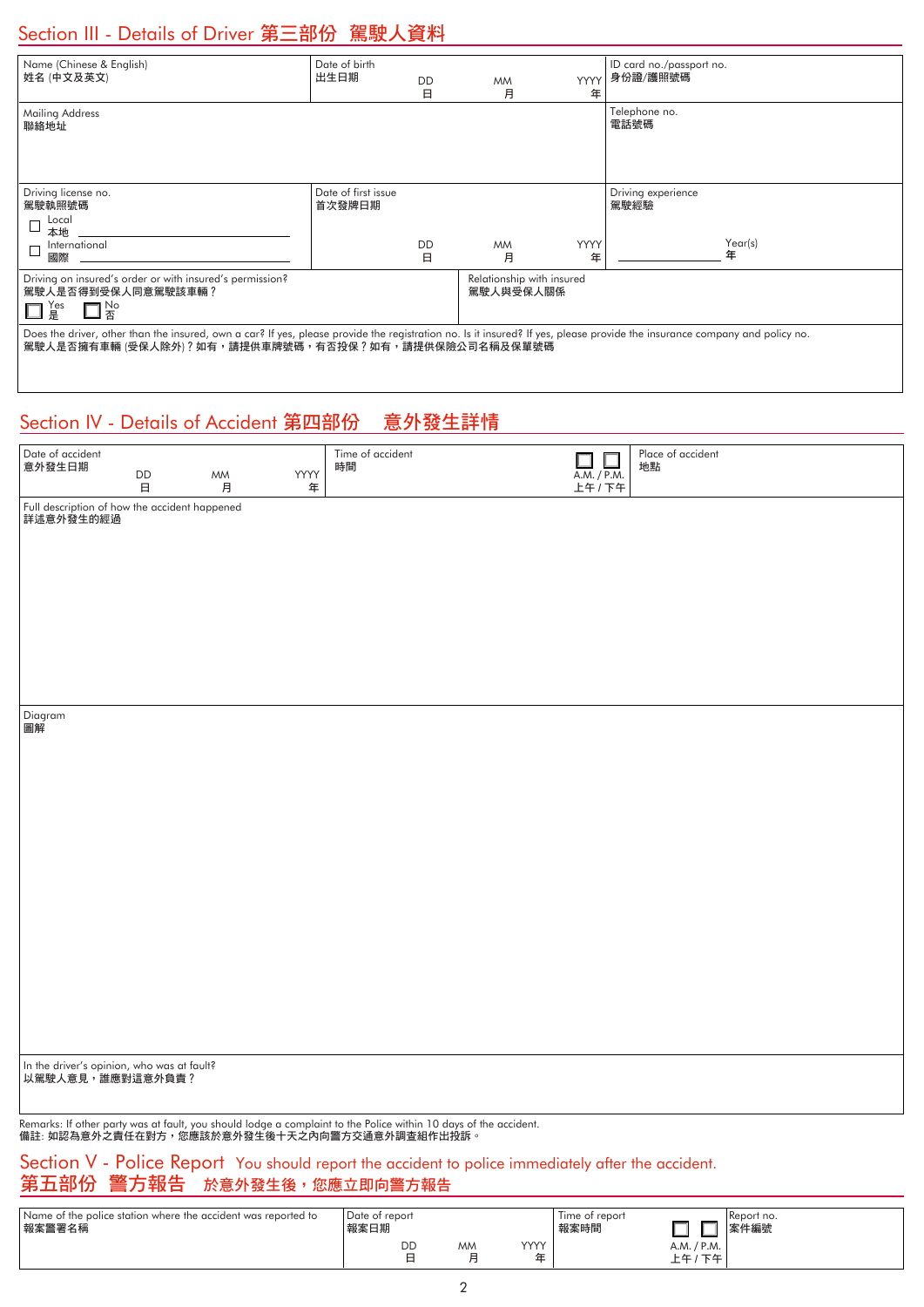| <u> Section VI - Damage to Insured Vehicle 第六部份  受保車輛損壞情況</u>                                                    |                      |                                         |                                                                                                                                                                                     |                          |               |                                                                                                    |
|------------------------------------------------------------------------------------------------------------------|----------------------|-----------------------------------------|-------------------------------------------------------------------------------------------------------------------------------------------------------------------------------------|--------------------------|---------------|----------------------------------------------------------------------------------------------------|
| Details of the damage with photos, if any<br>請詳述損毀情況並提供照片(如有)                                                    |                      |                                         |                                                                                                                                                                                     |                          |               |                                                                                                    |
|                                                                                                                  |                      |                                         |                                                                                                                                                                                     |                          |               |                                                                                                    |
|                                                                                                                  |                      |                                         |                                                                                                                                                                                     |                          |               |                                                                                                    |
|                                                                                                                  |                      |                                         |                                                                                                                                                                                     |                          |               |                                                                                                    |
|                                                                                                                  |                      |                                         |                                                                                                                                                                                     |                          |               |                                                                                                    |
|                                                                                                                  |                      |                                         |                                                                                                                                                                                     |                          |               |                                                                                                    |
|                                                                                                                  |                      |                                         |                                                                                                                                                                                     |                          |               |                                                                                                    |
|                                                                                                                  |                      |                                         |                                                                                                                                                                                     |                          |               |                                                                                                    |
| Intended repairer's name<br>擬將車輛交予修理之修理廠名稱                                                                       |                      |                                         | Telephone no.<br>電話號碼                                                                                                                                                               |                          | 估計修理費 (請註明貨幣) | Estimated repair costs (Please indicate the currency)                                              |
| Address<br>地址                                                                                                    |                      |                                         |                                                                                                                                                                                     |                          |               |                                                                                                    |
| Is the vehicle at this repairer's premises?<br>該車是否已在此修理廠?<br>$\Box^{\Upsilon_{\text{es}}}_{\text{\tiny{E}}}$    | 如否,該車現於何處?           | If no, where is the vehicle at present? |                                                                                                                                                                                     |                          |               |                                                                                                    |
| $\Box_{\,\overline{\mathbb{B}}}^{\,\text{No}}$                                                                   |                      |                                         | lf the vehicle is insured on comprehensive terms, an estimate of repair costs should be submitted and approved before making any repair.<br>如屬綜合保險 (全保),估價單必須先交到本公司審查及批准後才可以開始進行修理。 |                          |               |                                                                                                    |
| Section VII - Details of Injured Please use a separate paper if the space is insufficient 第七部份 傷者資料 如空白位置不足可另加紙張 |                      |                                         |                                                                                                                                                                                     |                          |               |                                                                                                    |
| Name<br>姓名                                                                                                       | Sex and age<br>性別及年齡 | Telephone no. and address<br>電話及地址      |                                                                                                                                                                                     | Extent of injury<br>受傷情況 |               | Identity* (please refer to below<br>categories and state the no.)<br>身份類別* (請參照下列分類<br>然後填寫所屬組別號碼) |
| 1.                                                                                                               |                      |                                         |                                                                                                                                                                                     |                          |               |                                                                                                    |
| 2.                                                                                                               |                      |                                         |                                                                                                                                                                                     |                          |               |                                                                                                    |
| 3.                                                                                                               |                      |                                         |                                                                                                                                                                                     |                          |               |                                                                                                    |
| 4.                                                                                                               |                      |                                         |                                                                                                                                                                                     |                          |               |                                                                                                    |
| 5.                                                                                                               |                      |                                         |                                                                                                                                                                                     |                          |               |                                                                                                    |
|                                                                                                                  |                      |                                         |                                                                                                                                                                                     |                          |               |                                                                                                    |

\* 1-Driver of my/our vehicle; 2-Driver of other vehicle; 3-Passenger of my/our vehicle; 4-Passenger of other vehicle; 5-Pedestrian

\* 1 - 我方司機; 2 - 對方司機; 3 - 我方乘客; 4 - 對方乘客; 5 - 路人

# Section VIII - Witness or Passenger 第八部份 證人或乘客

| Name of witness/passenger<br>證人/乘客姓名 | Telephone no.<br>電話號碼 |
|--------------------------------------|-----------------------|
| Address<br>聯絡地址                      |                       |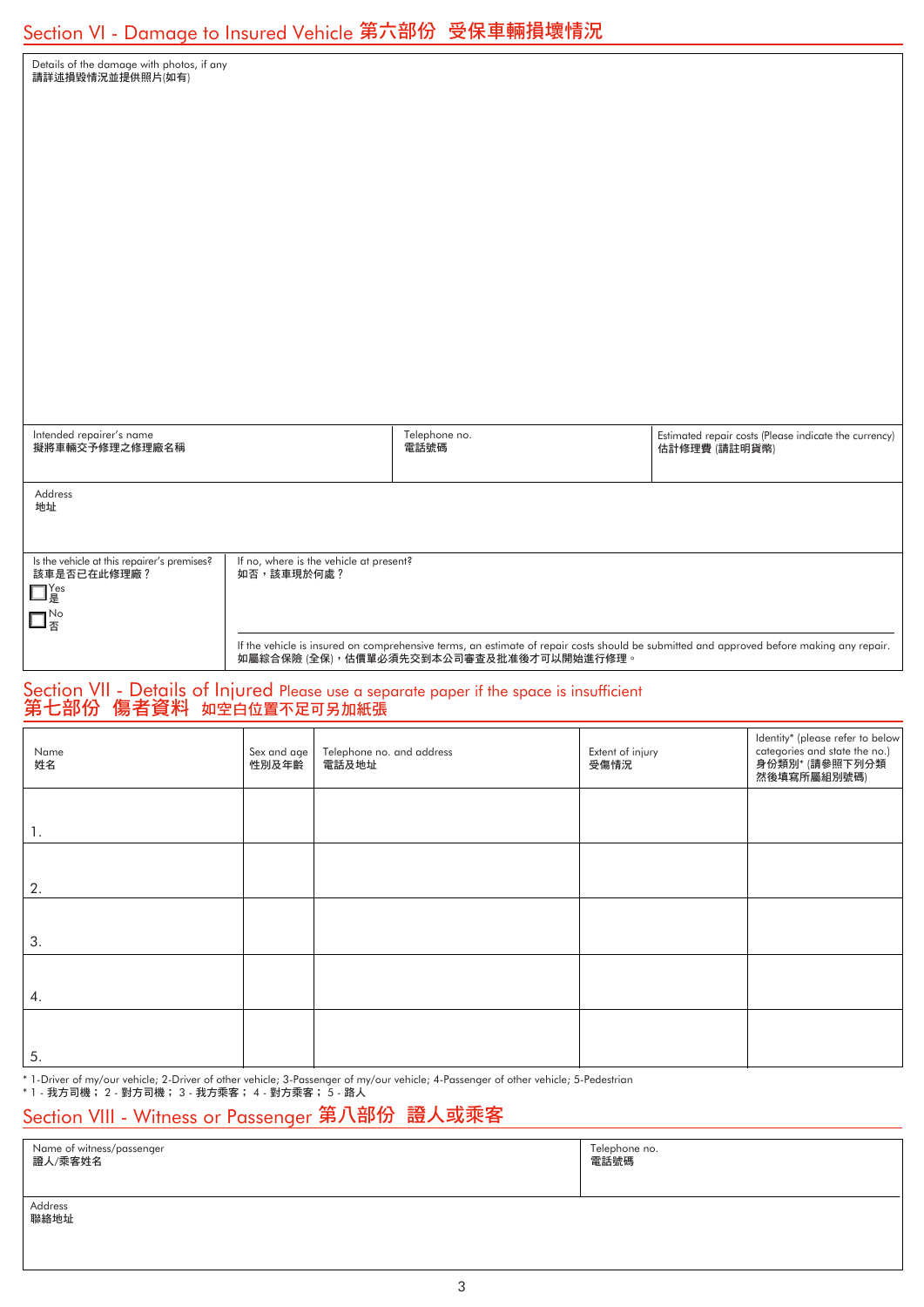# Section IX - Details of Third Party Vehicle or Property Damaged 第九部份 第三者車輛或財物損壞情況

| Type of damaged vehicle:<br>損壞車輛類別:                   | Private/commercial vehicle or motorcycle 私家/商用車或電單車<br>Maxicab/public light bus or franchised bus 公共小巴或專利巴士<br>Government/armed forces or other type of vehicle 政府/軍用或其他車輛                                                                                                                                                                                                                                     |                                          | □ Light bus or bus 小巴或巴士<br>$\Box$ Taxi 的士 |
|-------------------------------------------------------|----------------------------------------------------------------------------------------------------------------------------------------------------------------------------------------------------------------------------------------------------------------------------------------------------------------------------------------------------------------------------------------------------------------|------------------------------------------|--------------------------------------------|
| Damaged vehicle's registration no.<br>損壞車輛車牌號碼        |                                                                                                                                                                                                                                                                                                                                                                                                                | Other type of damaged property<br>其他財物類別 |                                            |
| Details of damage<br>損壞詳情                             |                                                                                                                                                                                                                                                                                                                                                                                                                |                                          |                                            |
| Name of the third party<br>第三者姓名                      |                                                                                                                                                                                                                                                                                                                                                                                                                |                                          | Telephone no.<br>電話號碼                      |
| <b>Address</b><br>聯絡地址                                |                                                                                                                                                                                                                                                                                                                                                                                                                |                                          |                                            |
| Insurance type and provider's name<br>保險類別及保險公司名稱     |                                                                                                                                                                                                                                                                                                                                                                                                                |                                          |                                            |
| forwarded to us without acknowledgement.<br>$144 = 3$ | Remarks: Any lawsuit, demand, claim or proceeding of any types relating to the incident of which becomes aware of, and received from the third party claimant, should be immediately<br>No liability should be admitted and no settlement or promise of payment should be reached or made to the third party without our prior approval.<br>1. 临7. 反后放一起射击眼睛从北手坐塞尖,让声度塞,这些五声子大人,尖速立反后头地名。 同仁夫行去而,带上的汉后五担子上入气去而 |                                          |                                            |

備註 : 如收到任何第三者對有關事件的索償要求、法庭傳票、通告及書面命令,或涉及任何法律訴訟,切勿自行處理,應立即通知及提交本公司處理 未得本公司事先同意前,不要向第三者承認任何責任或達成和解或付款承諾

## Section X - Schedule of loss of Personal Effects 第十部份 個人財物損失清單

| Description of article<br>受損財物詳細資料 | The owner's name and address<br>物主姓名及地址 | Date, vendor and address of purchase<br>購買日期、商號及地址 | Purchase price<br>(Provide original receipts) | Claim amount<br>(Please indicate the currency)<br>索償金額<br>(請註明貨幣) |
|------------------------------------|-----------------------------------------|----------------------------------------------------|-----------------------------------------------|-------------------------------------------------------------------|
|                                    |                                         |                                                    |                                               |                                                                   |
|                                    |                                         |                                                    |                                               |                                                                   |
|                                    |                                         |                                                    |                                               |                                                                   |
|                                    |                                         |                                                    |                                               |                                                                   |
|                                    |                                         |                                                    |                                               |                                                                   |
|                                    |                                         |                                                    |                                               |                                                                   |
|                                    |                                         |                                                    |                                               |                                                                   |

Total Claim Amount 總索償額

| Do you have any other<br>insurance policies covering<br>the loss incurred?<br>是次索僧項目是否受保於其他<br> 保險合約?<br>$\mathbb{T}_\mathbb{R}^{\text{res}}$<br>$\Box^{\tiny \text{No}}_{\scriptscriptstyle \overline{\mathbb{B}}}$ | If yes, please provide the following information:<br>如是,請提供以下資料:<br>Name of the insurance company<br>保險公司名稱 しんしょうがく しんしょう<br>Policy No<br>保單號碼 | Policy Type<br>保險類別<br>Sum Insured (Please indicate the currency)<br>保額 (請註明貨幣) いっこうしょう しんこうしょう しんこうしょう |  |  |  |
|----------------------------------------------------------------------------------------------------------------------------------------------------------------------------------------------------------------------|------------------------------------------------------------------------------------------------------------------------------------------------|---------------------------------------------------------------------------------------------------------|--|--|--|
| Has the said insurance company rejected your claim? Yes<br>沒有<br>有<br>該保險公司有否拒絕閣下的索償申請?<br>If yes, please state the reason(s)<br>如有,請註明原因                                                                            |                                                                                                                                                |                                                                                                         |  |  |  |
| If no, please state the amount payable/paid by the said insurance company (please provide the payment details)<br>如沒有,請註明該保險公司賠償的金額 (請提供賠償明細)                                                                        |                                                                                                                                                |                                                                                                         |  |  |  |